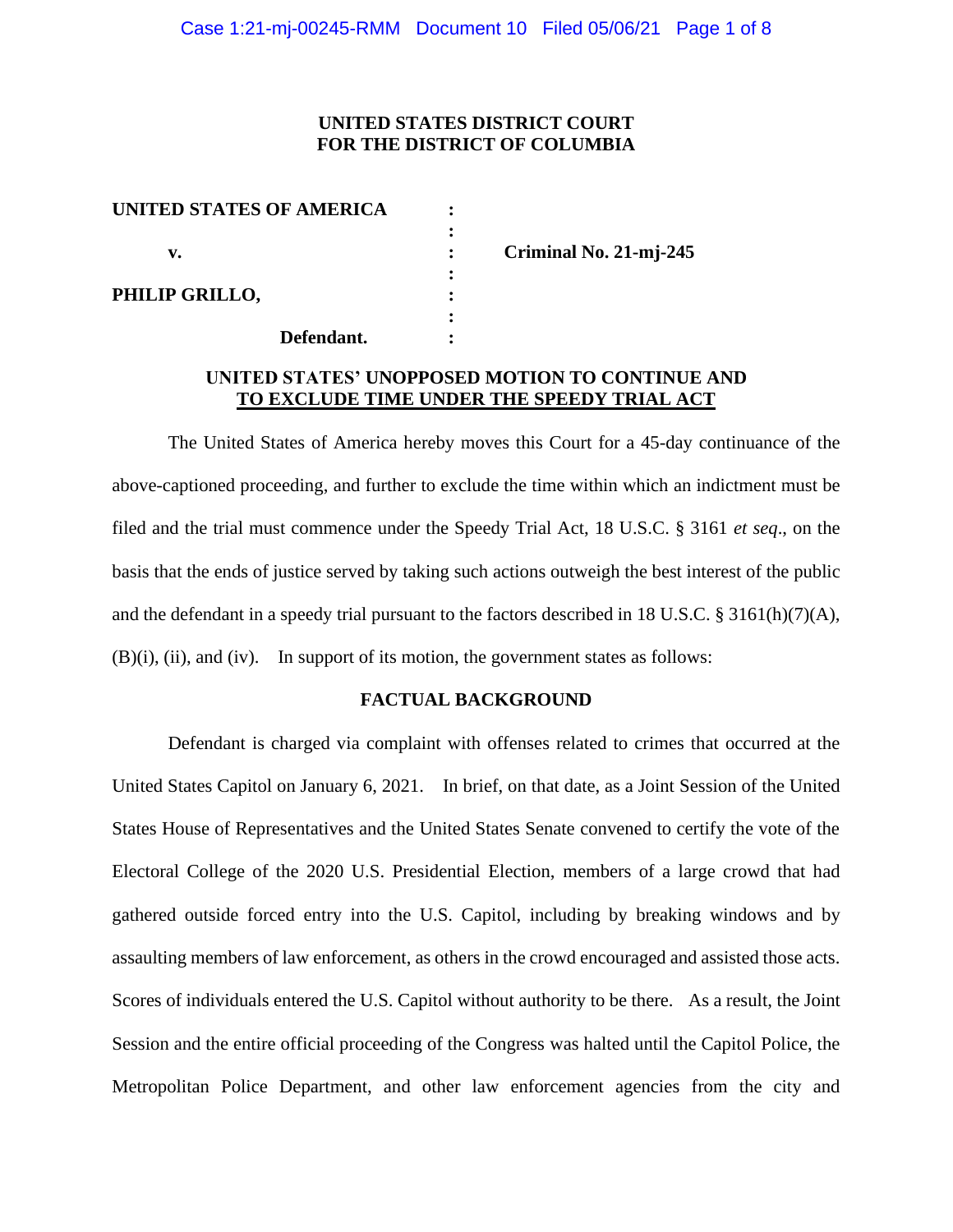### Case 1:21-mj-00245-RMM Document 10 Filed 05/06/21 Page 2 of 8

surrounding region were able to clear the Capitol of hundreds of unlawful occupants and ensure the safety of elected officials. This event in its entirety is hereinafter referred to as the "Capitol Attack."

The investigation and prosecution of the Capitol Attack will likely be one of the largest in American history, both in terms of the number of defendants prosecuted and the nature and volume of the evidence. Over 400 individuals have been charged in connection with the Capitol Attack. The investigation continues and the government expects that additional individuals will be charged. While most of the cases have been brought against individual defendants, the government is also investigating conspiratorial activity that occurred prior to and on January 6, 2021. The spectrum of crimes charged and under investigation in connection with the Capitol Attack includes (but is not limited to) trespass, engaging in disruptive or violent conduct in the Capitol or on Capitol grounds, destruction of government property, theft of government property, assaults on federal and local police officers, firearms offenses, civil disorder, obstruction of an official proceeding, possession and use of destructive devices, and conspiracy.

Defendants charged and under investigation come from throughout the United States, and a combined total of over 900 search warrants have been executed in almost all fifty states and the District of Columbia. Multiple law enforcement agencies were involved in the response to the Capitol Attack, which included officers and agents from U.S. Capitol Police, the District of Columbia Metropolitan Police Department, the Federal Bureau of Investigation, the Department of Homeland Security, the Bureau of Alcohol, Tobacco, Firearms and Explosives, the United States Secret Service, the United States Park Police, the Virginia State Police, the Arlington County Police Department, the Prince William County Police Department, the Maryland State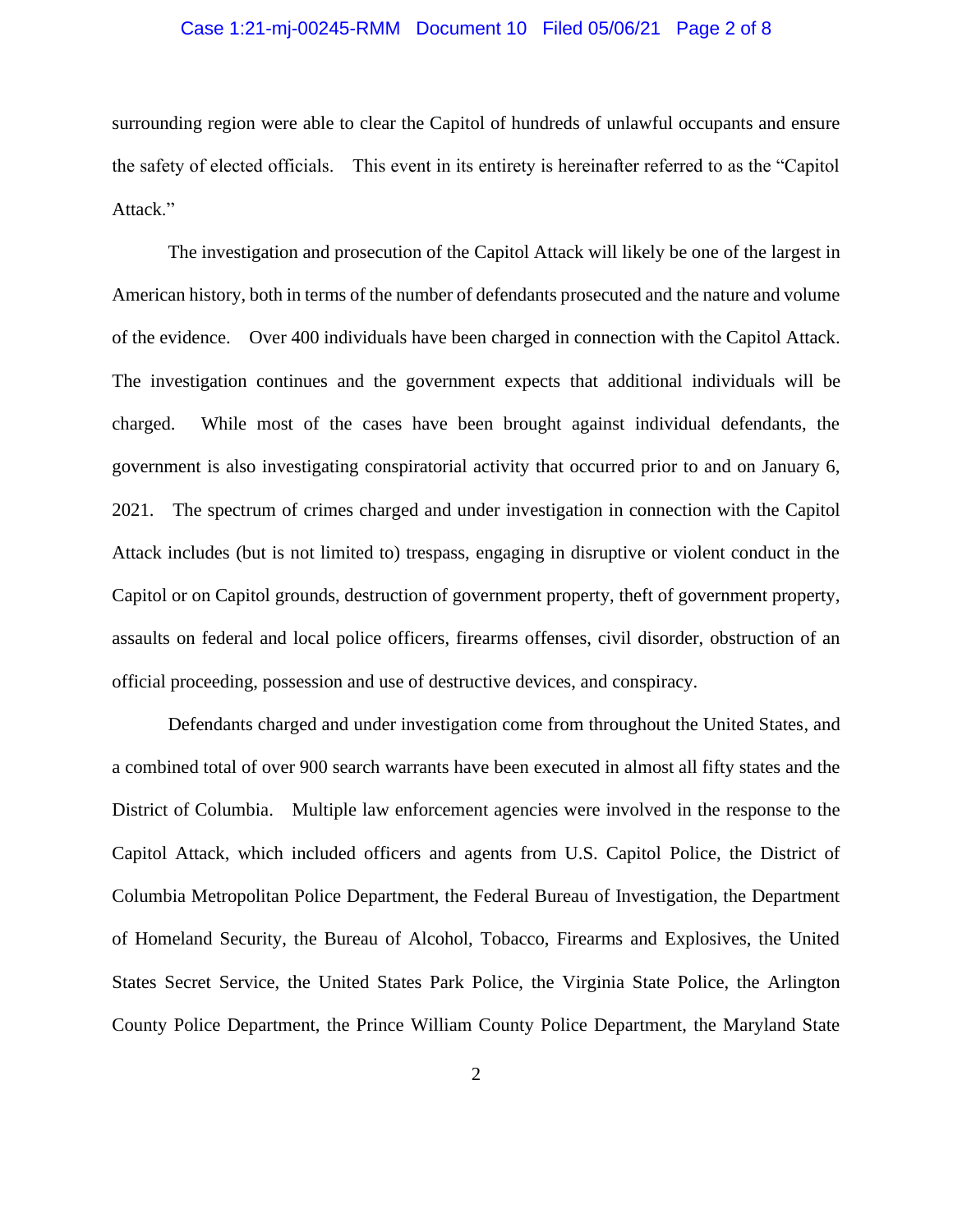### Case 1:21-mj-00245-RMM Document 10 Filed 05/06/21 Page 3 of 8

Police, the Montgomery County Police Department, the Prince George's County Police Department, and the New Jersey State Police. Documents and evidence accumulated in the Capitol Attack investigation thus far include: (a) more than 15,000 hours of surveillance and bodyworn camera footage from multiple law enforcement agencies; (b) approximately 1,600 electronic devices; (c) the results of hundreds of searches of electronic communication providers; (d) over 210,000 tips, of which a substantial portion include video, photo and social media; and (e) over 80,000 reports and 93,000 attachments related to law enforcement interviews of suspects and witnesses and other investigative steps. As the Capitol Attack investigation is still on-going, the number of defendants charged and the volume of potentially discoverable materials will only continue to grow. In short, even in cases involving a single defendant, the volume of discoverable materials is likely to be significant.

The United States is aware of and takes seriously its obligations pursuant to Federal Rule of Criminal Procedure 16 and Local Criminal Rule 5.1(a), the provisions of *Brady v. Maryland*, 373 U.S. 83, 87 (1963), *Giglio v. United States*, 405 U.S. 150, 153-54 (1972), and the Jencks Act, 18 U.S.C. § 3500. Accordingly, the government, in consultation with the Federal Public Defender, is developing a comprehensive plan for handling, tracking, processing, reviewing and producing discovery across the Capitol Attack cases. Under the plan, the discovery most directly and immediately related to pending charges in cases involving detained defendants will be provided within the next thirty to sixty days. Cases that do not involve detained defendants will follow thereafter. Such productions will also be supplemented on an on-going basis. In the longer term, the plan will include a system for storing, organizing, searching, producing and/or making available voluminous materials such as those described above in a manner that is workable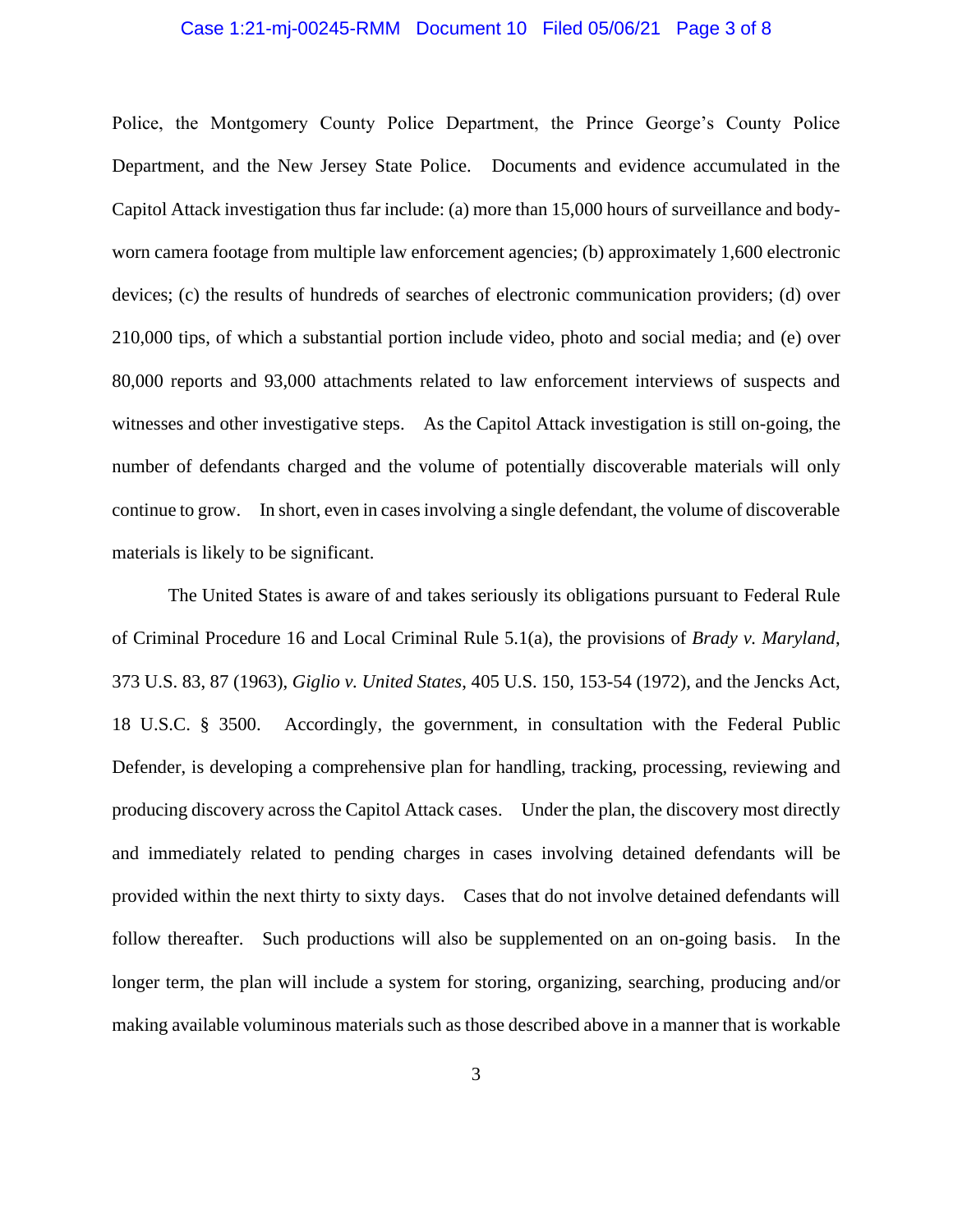### Case 1:21-mj-00245-RMM Document 10 Filed 05/06/21 Page 4 of 8

for both the government and hundreds of defendants. This latter portion of the plan will require more time to develop and implement, including further consultation with the Federal Public Defender.

Defendant in this case is charged with 18 U.S.C. § 1752(a)(1) and (2) (Unlawful Entry on Restricted Buildings or Grounds); 40 U.S.C. § 5104(e)(2)(D) and (G) (Violent Entry and Disorderly Conduct on Capitol Grounds); and 18 U.S.C. § 1512(c)(2) (Obstruction of Justice/Congress). Defendant was captured on video entering the Capitol through a broken window while carrying a bullhorn. Defendant was also captured on video as part of a crowd that made its way past Capitol Police officers who were trying to block the crowd's progress through further doorways. In this case, the government is working to provide initial discovery to defense counsel.

#### **ARGUMENT**

Pursuant to the Speedy Trial Act, an indictment charging an individual with the commission of an offense generally must be filed within thirty days from the date on which such individual was arrested or served with a summons in connection with such charges. 18 U.S.C. § 3161(a). Further, as a general matter, in any case in which a plea of not guilty is entered, the trial of a defendant charged in an information or indictment with the commission of an offense must commence within seventy days from the filing date (and making public) of the information or indictment, or from the date the defendant has appeared before a judicial officer of the court in which such charge is pending, whichever date last occurs. 18 U.S.C.  $\S 3161(c)(1)$ .

Section 3161(h) of the Speedy Trial Act sets forth certain periods of delay which the Court must exclude from the computation of time within which an indictment must be filed and a trial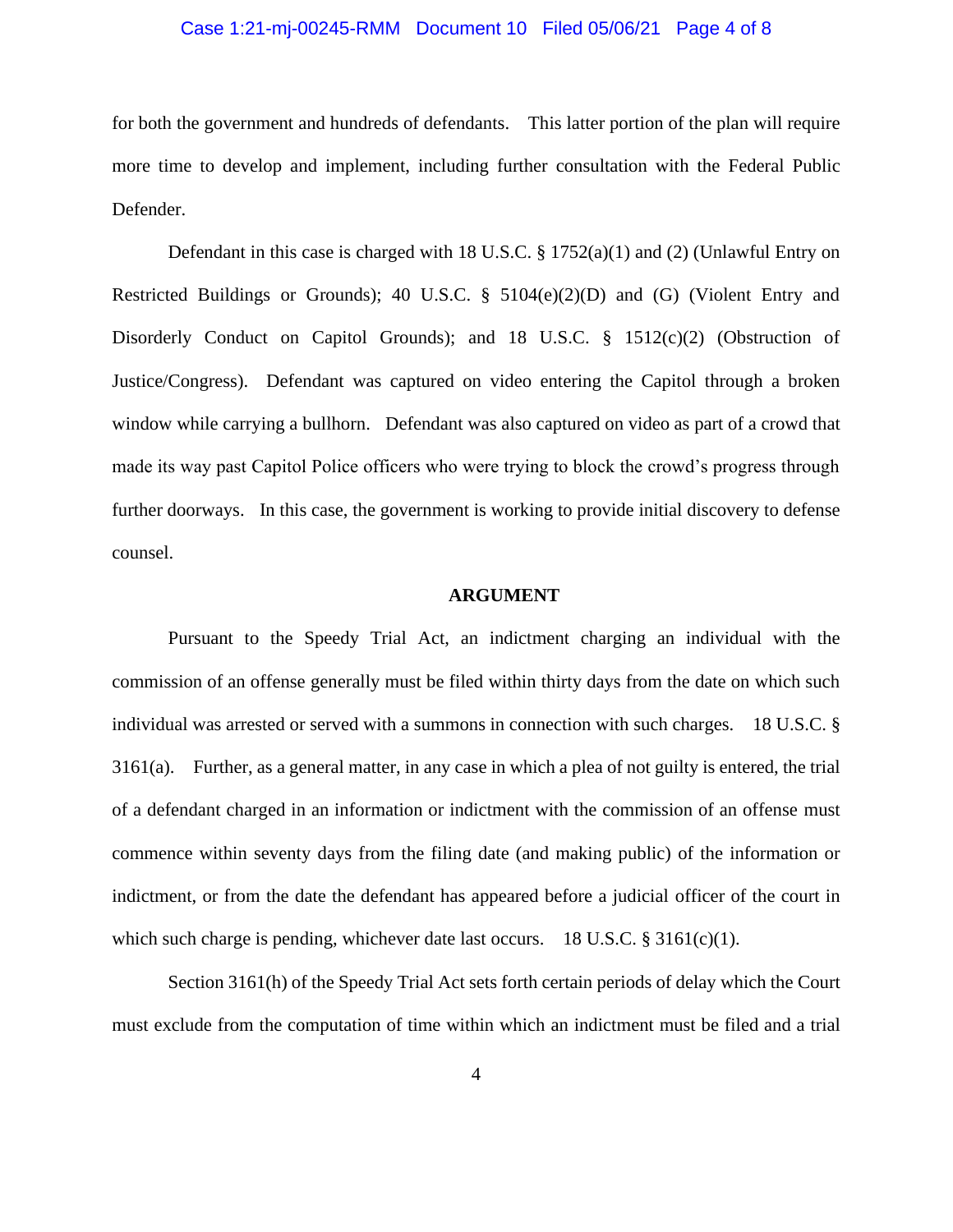### Case 1:21-mj-00245-RMM Document 10 Filed 05/06/21 Page 5 of 8

must commence. As is relevant to this motion for a continuance, pursuant to subsection  $(h)(7)(A)$ , the Court must exclude:

Any period of delay resulting from a continuance granted by any judge on his own motion or at the request of the defendant or his counsel or at the request of the attorney for the Government, if the judge granted such continuance on the basis of his findings that the ends of justice served by taking such action outweigh the best interest of the public and the defendant in a speedy trial.

18 U.S.C. § 3161(h)(7)(A). This provision further requires the Court to set forth its reasons for

finding that that any ends-of-justice continuance is warranted. *Id.* Subsection (h)(7)(B) sets

forth a non-exhaustive list factors that the Court must consider in determining whether to grant an

ends-of-justice continuance, including:

- (i) Whether the failure to grant such a continuance in the proceeding would be likely to make a continuation of such proceeding impossible, or result in a miscarriage of justice.
- (ii) Whether the case is so unusual or so complex, due to the number of defendants, the nature of the prosecution, or the existence of novel questions of fact or law, that it is unreasonable to expect adequate preparation for pretrial proceedings or for the trial itself within the time limits established by this section. . . .
- (iv) Whether the failure to grant such a continuance in a case which, taken as a whole, is not so unusual or so complex as to fall within clause (ii), would deny the defendant reasonable time to obtain counsel, would unreasonably deny the defendant or the Government continuity of counsel, or would deny counsel for the defendant or the attorney for the Government the reasonable time necessary for effective preparation, taking into account the exercise of due diligence.

18 U.S.C. § 3161(h)(7)(B)(i)(ii) and (iv). Importantly, "[i]n setting forth the statutory factors that justify a continuance under subsection (h)(7), Congress twice recognized the importance of adequate pretrial preparation time." *Bloate v. United States*, 559 U.S. 196, 197 (2010) (*citing*  $§3161(h)(7)(B)(ii), (B)(iv)).$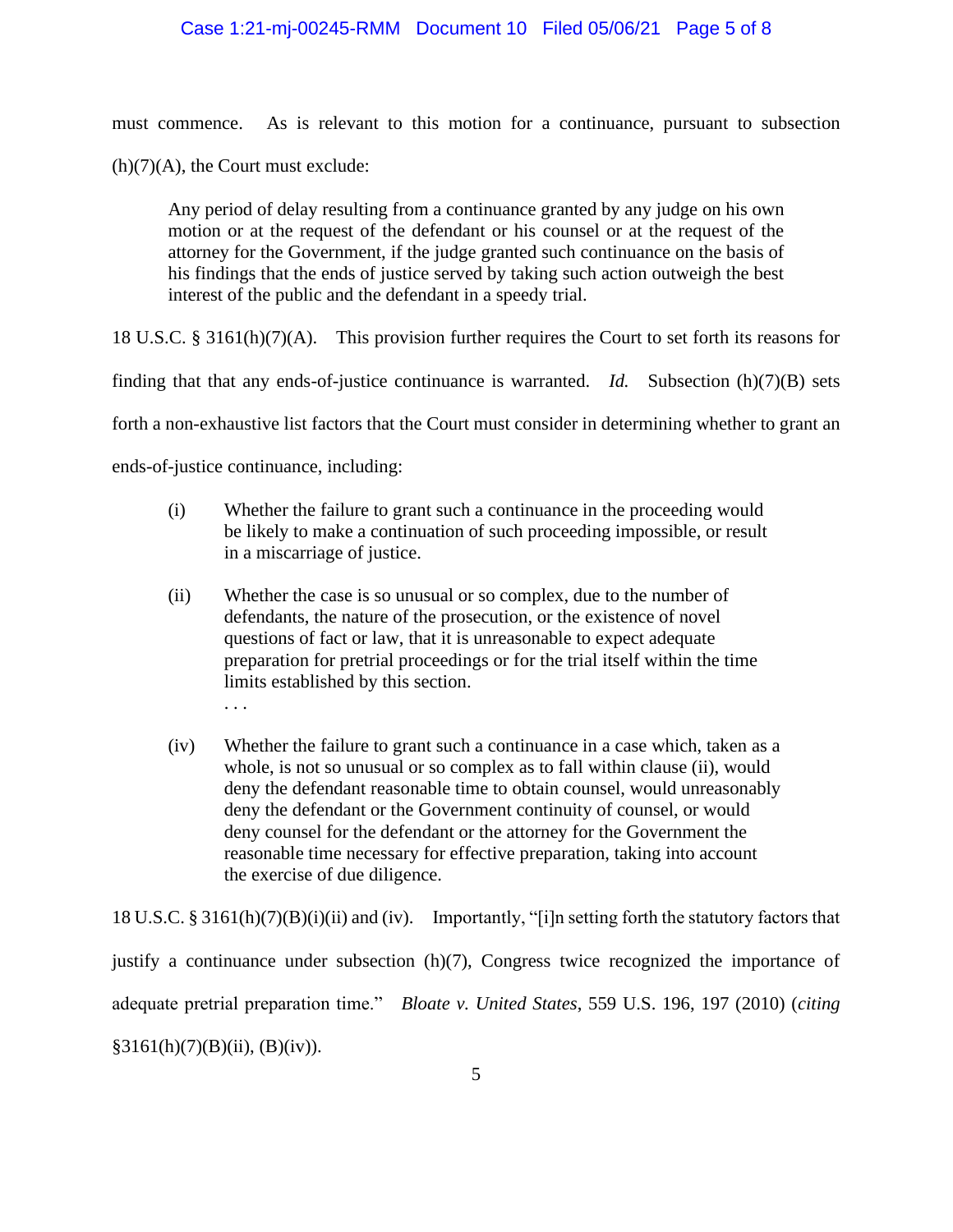### Case 1:21-mj-00245-RMM Document 10 Filed 05/06/21 Page 6 of 8

An interests of justice finding is within the discretion of the Court. *See, e.g., United States v. Rojas-Contreras*, 474 U.S. 231, 236 (1985); *United States v. Hernandez*, 862 F.2d 17, 24 n.3 (2d Cir. 1988). "The substantive balancing underlying the decision to grant such a continuance is entrusted to the district court's sound discretion." *United States v. Rice*, 746 F.3d 1074 (D.C. Cir. 2014).

In this case, an ends-of-justice continuance is warranted under 18 U.S.C. § 3161(h)(7)(A) based on the factors described in 18 U.S.C. § 3161(h)(7)(B)(i)(ii) and (iv). As described above, the Capitol Attack is likely the most complex investigation ever prosecuted by the Department of Justice. Developing a system for storing and searching, producing and/or making available voluminous materials accumulated across hundreds of investigations, and ensuring that such system will be workable for both the government and defense, will take time. Even after a system generally agreeable to the government and the Federal Public Defender is designed and implemented, likely through the use of outside vendors, it will take time to load, process, search and review discovery materials. Further adding to production and review times, certain sensitive materials may require redaction or restrictions on dissemination, and other materials may need to be filtered for potentially privileged information before they can be reviewed by the prosecution.

The need for reasonable time to organize, produce, and review voluminous discovery is among multiple pretrial preparation grounds that Courts of Appeals have routinely held sufficient to grant continuances and exclude the time under the Speedy Trial Act. *See, e.g., United States v. Bikundi*, 926 F.3d 761, 777-78 (D.C. Cir. 2019) (Upholding ends-of-justice continuances totaling 18 months in two co-defendant health care fraud and money laundering conspiracy case, in part because the District Court found a need to "permit defense counsel and the government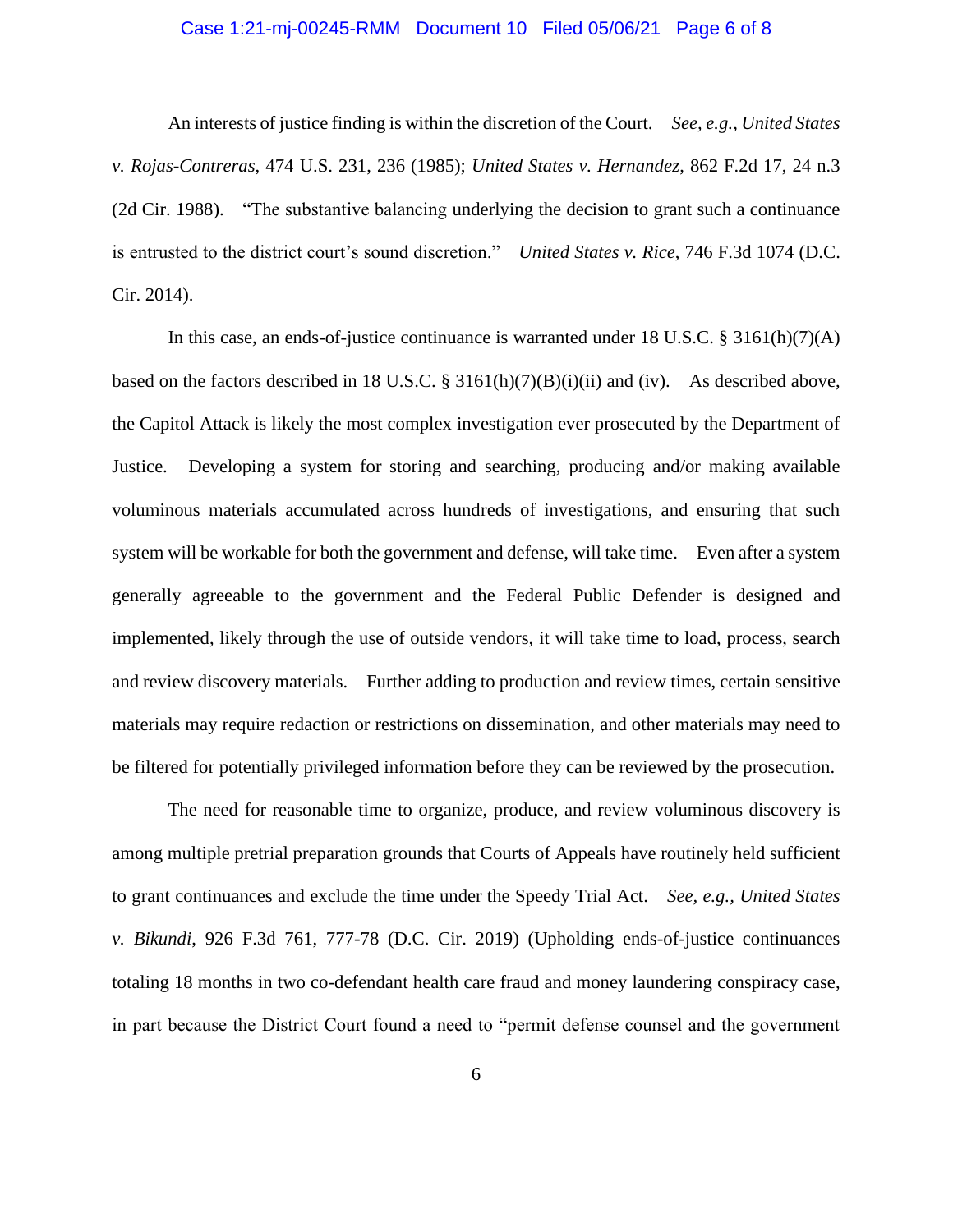#### Case 1:21-mj-00245-RMM Document 10 Filed 05/06/21 Page 7 of 8

time to both produce discovery and review discovery"); *United States v. Bell*, 925 F.3d 362, 374  $(7<sup>th</sup> Cir. 2019)$  (Upholding two-month ends-of-justice continuance in firearm possession case, over defendant's objection, where five days before trial a superseding indictment with four new counts was returned, "1,000 pages of new discovery materials and eight hours of recordings" were provided, and the government stated that "it needed more than five days to prepare to try [the defendant] on the new counts"); *United States v. Vernon*, 593 F. App'x 883, 886 (11th Cir. 2014) (District court did not abuse its broad discretion in case involving conspiracy to commit wire and mail fraud by granting two ends-of-justice continuances due to voluminous discovery); *United States v. Gordon,* 710 F.3d 1124, 1157-58 (10<sup>th</sup> Cir. 2013) (Upholding ends-of-justice continuance of ten months and twenty-four days in case involving violation of federal securities laws, where discovery included "documents detailing the hundreds financial transactions that formed the basis for the charges" and "hundreds and thousands of documents that needs to be catalogued and separated, so that the parties could identify the relevant ones") (internal quotation marks omitted); *United States v. Lewis*, 611 F.3d 1172, 1177-78 (9th Cir. 2010) (Upholding ninety-day ends-ofjustice continuance in case involving international conspiracy to smuggle protected wildlife into the United States, where defendant's case was joined with several co-defendants, and there were on-going investigations, voluminous discovery, a large number of counts, and potential witnesses from other countries); *United States v. O'Connor*, 656 F.3d 630, 640 (7th Cir. 2011) (Upholding ends-of-justice continuances totaling five months and twenty days in wire fraud case that began with eight charged defendants and ended with a single defendant exercising the right to trial, based on "the complexity of the case, the magnitude of the discovery, and the attorneys' schedules").

In sum, due to the number of individuals currently charged across the Capitol Attack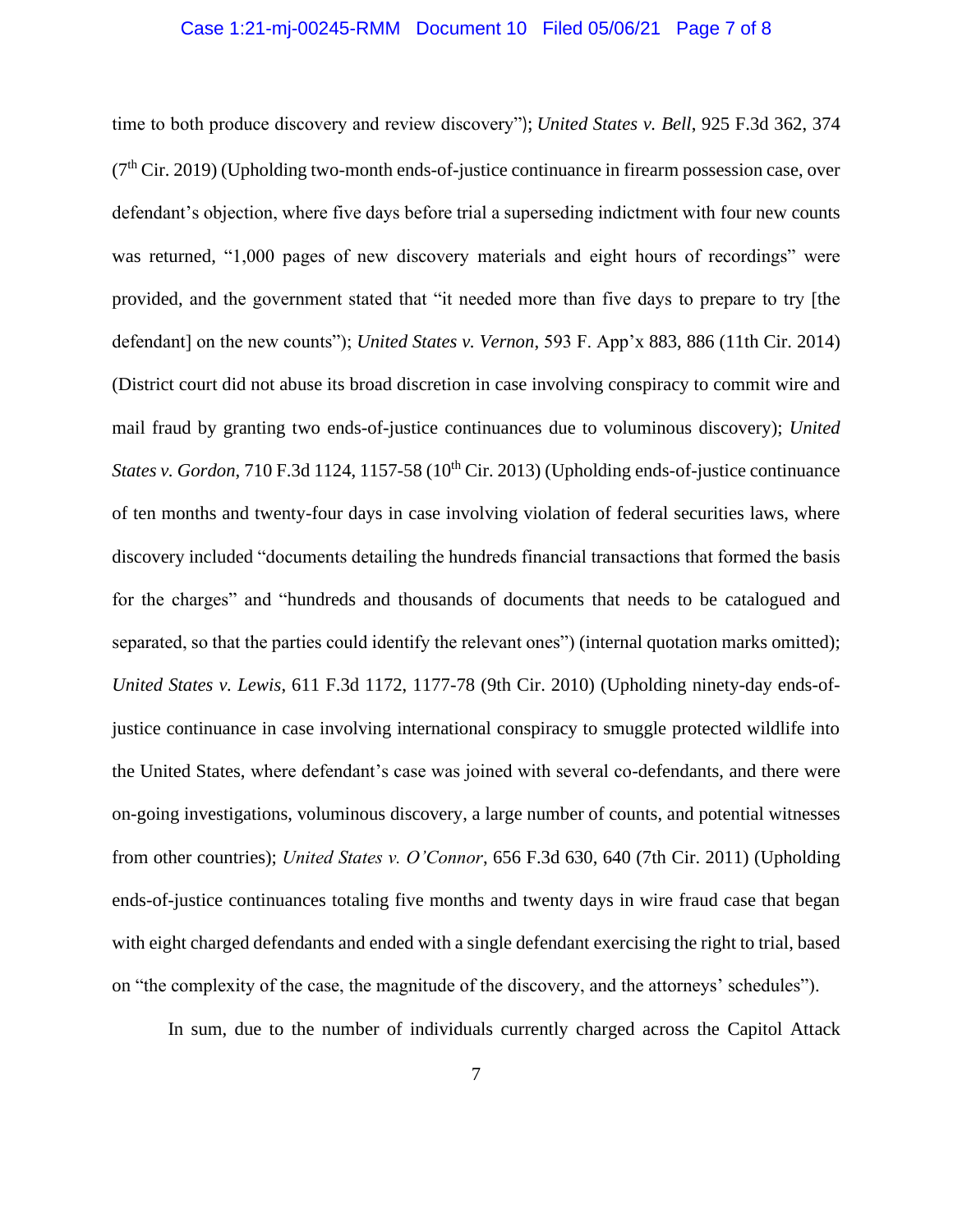### Case 1:21-mj-00245-RMM Document 10 Filed 05/06/21 Page 8 of 8

investigation and the nature of those charges, the on-going investigation of many other individuals, the volume and nature of potentially discoverable materials, and the reasonable time necessary for effective preparation by all parties taking into account the exercise of due diligence, the failure to grant such a continuance in this proceeding would be likely to make a continuation of this proceeding impossible, or result in a miscarriage of justice. Accordingly, the ends of justice served by granting a request for a continuance outweigh the best interest of the public and the defendant in a speedy trial.

Government counsel notified the defense of the filing of this motion, and counsel consents to the motion.

WHEREFORE, the government respectfully requests that this Court grant the motion for a 45-day continuance of the above-captioned proceeding, and that the Court exclude the time within which an indictment must be filed and the trial must commence under the Speedy Trial Act, 18 U.S.C. § 3161 *et seq*., on the basis that the ends of justice served by taking such actions outweigh the best interest of the public and the defendant in a speedy trial pursuant to the factors described in 18 U.S.C. § 3161(h)(7)(A), (B)(i), (ii), and (iv).

Respectfully submitted,

CHANNING D. PHILLIPS Acting United States Attorney DC Bar No. 415793

By: /s/ *Christine M. Macey* CHRISTINE M. MACEY Assistant United States Attorney DC Bar No. 1010730 555 Fourth Street, N.W., Room 5243 Washington, DC 20530 Christine.Macey@usdoj.gov (202) 252-7058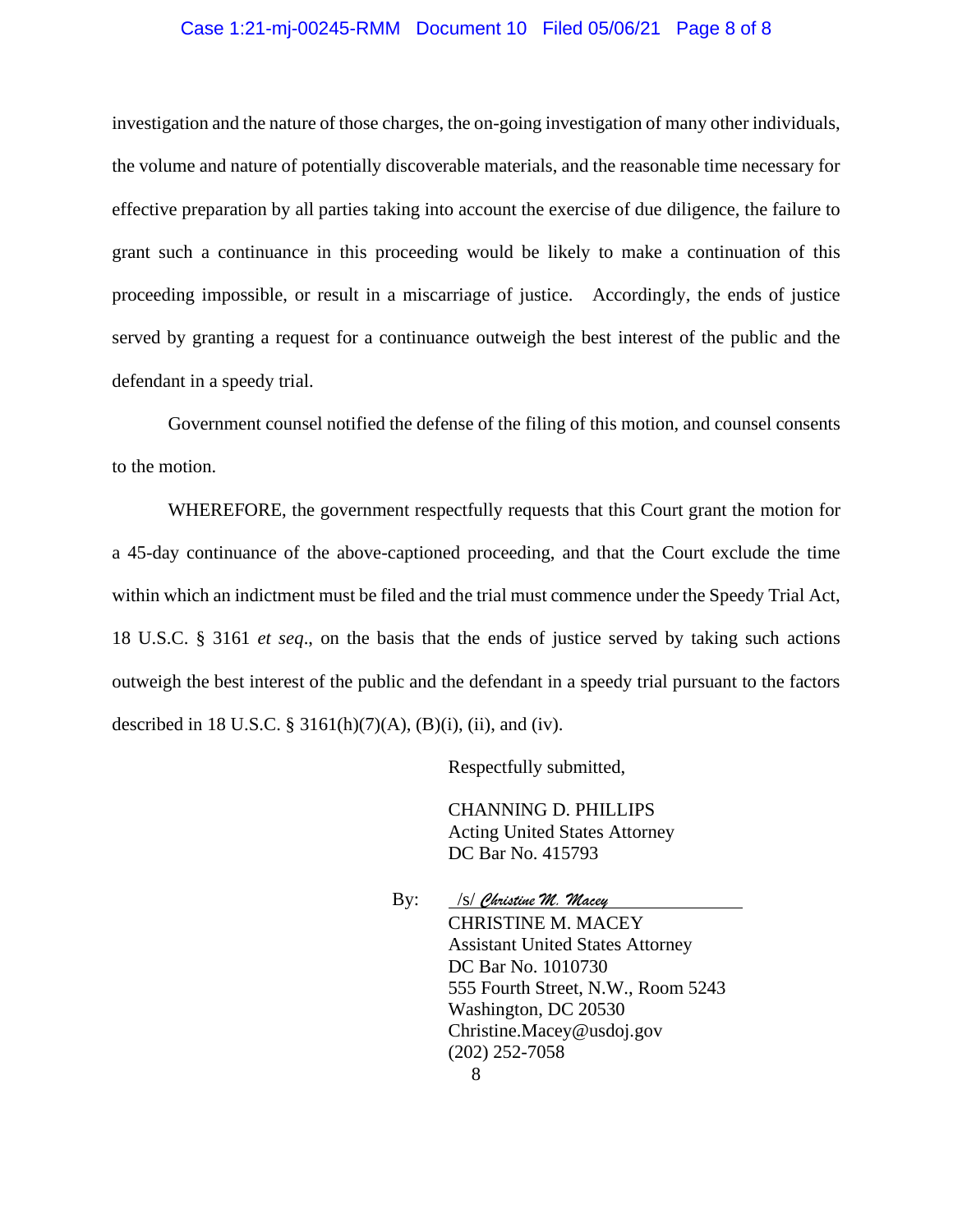# **UNITED STATES DISTRICT COURT FOR THE DISTRICT OF COLUMBIA**

| <b>UNITED STATES OF AMERICA</b> |            |  |
|---------------------------------|------------|--|
|                                 |            |  |
| v.                              |            |  |
|                                 |            |  |
| PHILIP GRILLO,                  |            |  |
|                                 |            |  |
|                                 | Defendant. |  |
|                                 |            |  |

**v. : Criminal No. 21-mj-245**

#### **ORDER**

Based upon the representations in the United States' Unopposed Motion to Continue and to Exclude Time Under the Speedy Trial Act, and upon consideration of the entire record, the Court makes the following findings:

Defendant is charged via complaint with offenses related to crimes that occurred at the United States Capitol on January 6, 2021. In brief, on that date, as a Joint Session of the United States House of Representatives and the United States Senate convened to certify the vote of the Electoral College of the 2020 U.S. Presidential Election, members of a large crowd that had gathered outside forced entry into the U.S. Capitol, including by breaking windows and by assaulting members of law enforcement, as others in the crowd encouraged and assisted those acts. Scores of individuals entered the U.S. Capitol without authority to be there. As a result, the Joint Session and the entire official proceeding of the Congress was halted until the Capitol Police, the Metropolitan Police Department, and other law enforcement agencies from the city and surrounding region were able to clear the Capitol of hundreds of unlawful occupants and ensure the safety of elected officials. This event in its entirety is hereinafter referred to as the "Capitol Attack."

The investigation and prosecution of the Capitol Attack will likely be one of the largest in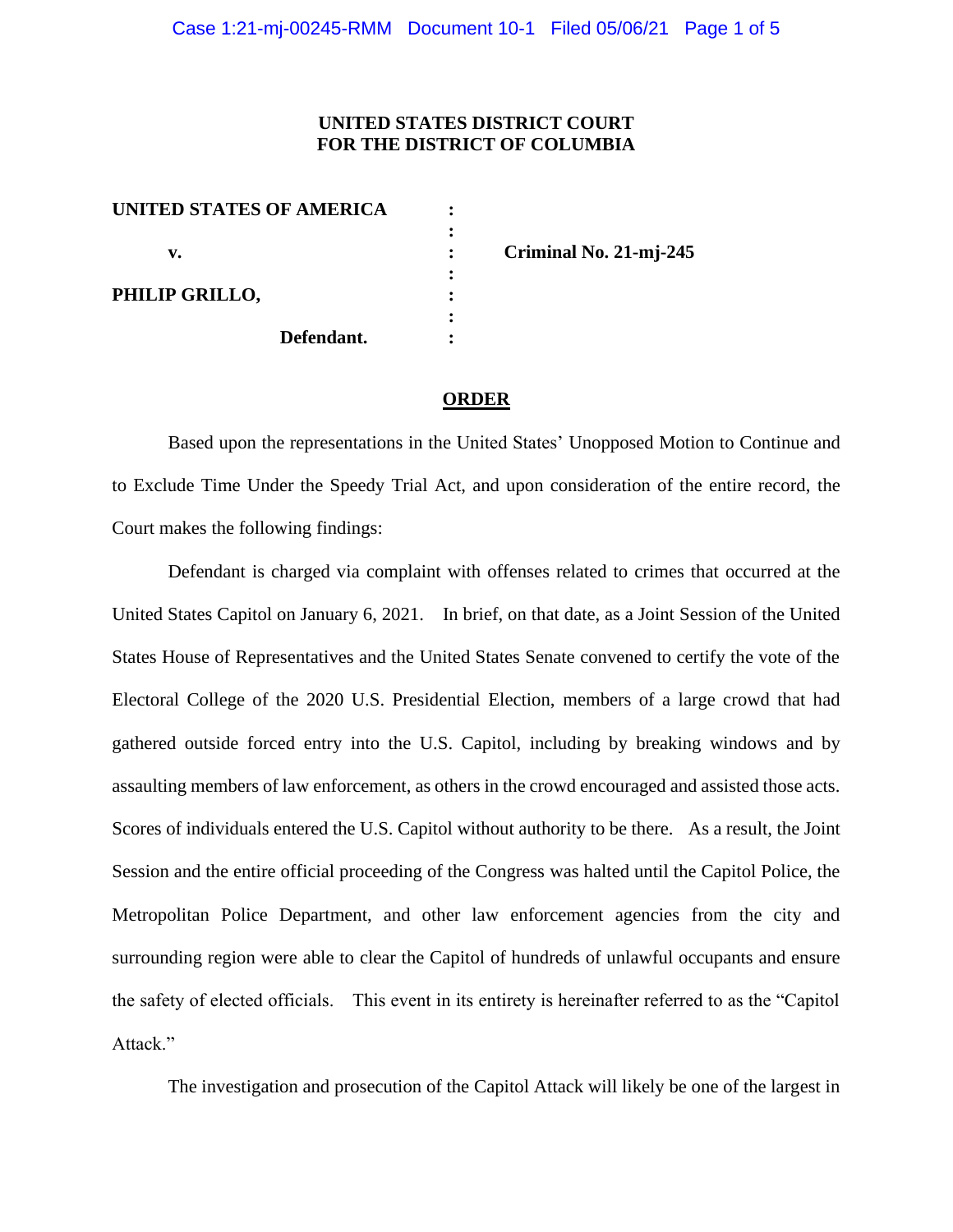#### Case 1:21-mj-00245-RMM Document 10-1 Filed 05/06/21 Page 2 of 5

American history, both in terms of the number of defendants prosecuted and the nature and volume of the evidence. Over 400 individuals have been charged in connection with the Capitol Attack. The investigation continues and the government expects that additional individuals will be charged. While most of the cases have been brought against individual defendants, the government is also investigating conspiratorial activity that occurred prior to and on January 6, 2021. The spectrum of crimes charged and under investigation in connection with the Capitol Attack includes (but is not limited to) trespass, engaging in disruptive or violent conduct in the Capitol or on Capitol grounds, destruction of government property, theft of government property, assaults on federal and local police officers, firearms offenses, civil disorder, obstruction of an official proceeding, possession and use of destructive devices, and conspiracy.

Defendants charged and under investigation come from throughout the United States, and a combined total of over 900 search warrants have been executed in almost all fifty states and the District of Columbia. Multiple law enforcement agencies were involved in the response to the Capitol Attack, which included officers and agents from U.S. Capitol Police, the District of Columbia Metropolitan Police Department, the Federal Bureau of Investigation, the Department of Homeland Security, the Bureau of Alcohol, Tobacco, Firearms and Explosives, the United States Secret Service, the United States Park Police, the Virginia State Police, the Arlington County Police Department, the Prince William County Police Department, the Maryland State Police, the Montgomery County Police Department, the Prince George's County Police Department, and the New Jersey State Police. Documents and evidence accumulated in the Capitol Attack investigation thus far include: (a) more than 15,000 hours of surveillance and bodyworn camera footage from multiple law enforcement agencies; (b) approximately 1,600 electronic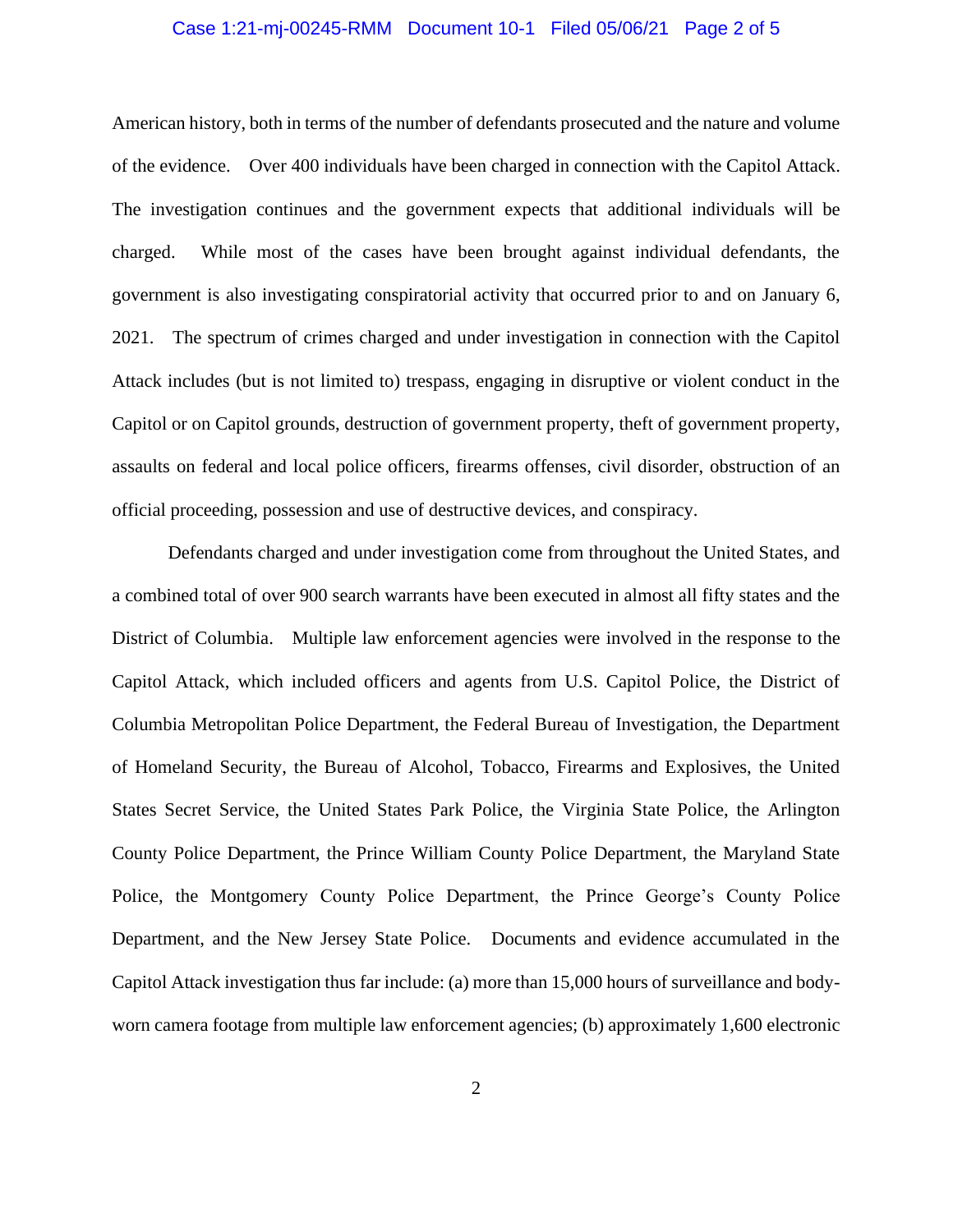#### Case 1:21-mj-00245-RMM Document 10-1 Filed 05/06/21 Page 3 of 5

devices; (c) the results of hundreds of searches of electronic communication providers; (d) over 210,000 tips, of which a substantial portion include video, photo and social media; and (e) over 80,000 reports and 93,000 attachments related to law enforcement interviews of suspects and witnesses and other investigative steps. As the Capitol Attack investigation is still on-going, the number of defendants charged and the volume of potentially discoverable materials will only continue to grow. In short, even in cases involving a single defendant, the volume of discoverable materials is likely to be significant.

The government, in consultation with the Federal Public Defender, is developing a comprehensive plan for handling, tracking, processing, reviewing and producing discovery across the Capitol Attack cases. Under the plan, the discovery most directly and immediately related to pending charges in cases involving detained defendants will be provided within the next thirty to sixty days. Cases that do not involve detained defendants will follow thereafter. Such productions will also be supplemented on an on-going basis. In the longer term, the plan will include a system for storing, organizing, searching, producing and/or making available voluminous materials such as those described above in a manner that is workable for both the government and hundreds of defendants. This latter portion of the plan will require more time to develop and implement, including further consultation with the Federal Public Defender.

In this case, an ends-of-justice continuance is warranted under 18 U.S.C. § 3161(h)(7)(A) based on the factors described in 18 U.S.C. § 3161(h)(7)(B)(i)(ii) and (iv). As described above, the Capitol Attack is likely the most complex investigation ever prosecuted by the Department of Justice. Developing a system for storing and searching, producing and/or making available voluminous materials accumulated across hundreds of investigations, and ensuring that such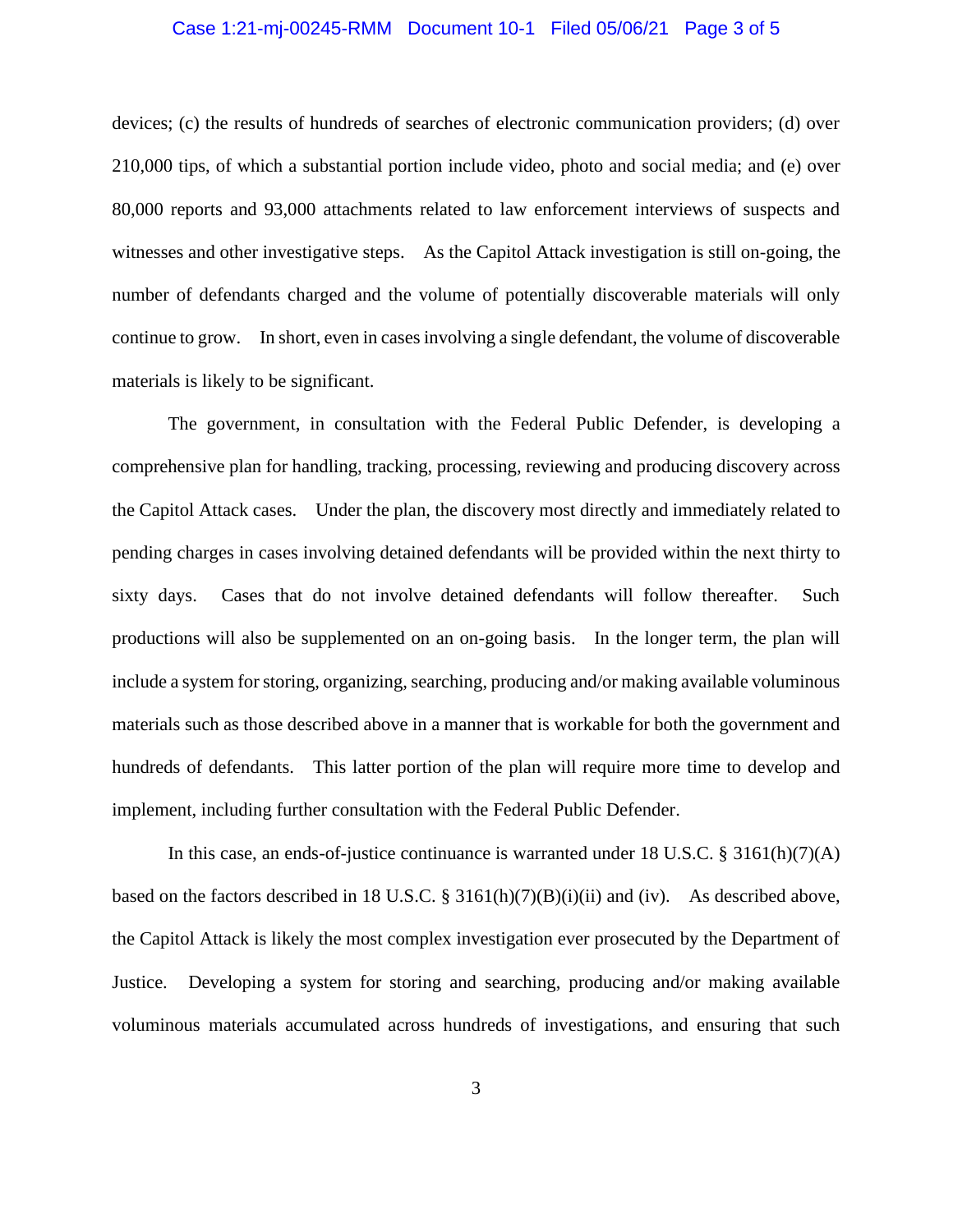#### Case 1:21-mj-00245-RMM Document 10-1 Filed 05/06/21 Page 4 of 5

system will be workable for both the government and defense, will take time. Even after a system generally agreeable to the government and the Federal Public Defender is designed and implemented, likely through the use of outside vendors, it will take time to load, process, search and review discovery materials. Further adding to production and review times, certain sensitive materials may require redaction or restrictions on dissemination, and other materials may need to be filtered for potentially privileged information before they can be reviewed by the prosecution.

In sum, due to the number of individuals currently charged across the Capitol Attack investigation and the nature of those charges, the on-going investigation of many other individuals, the volume and nature of potentially discovery materials, and the reasonable time necessary for effective preparation by all parties taking into account the exercise of due diligence, the failure to grant such a continuance in this proceeding would be likely to make a continuation of this proceeding impossible, or result in a miscarriage of justice. Accordingly, the ends of justice served by granting a request for a continuance outweigh the best interest of the public and the defendant in a speedy trial.

Therefore, it is this  $\_\_\_\_\$  day of  $\_\_\_\_\_\_$ , 2021,

**ORDERED** that the United States' Unopposed Motion to Continue and to Exclude Time Under the Speedy Trial Act, is hereby GRANTED; it is further

**ORDERED** that this proceeding is continued to , 2021, at ; and it is further